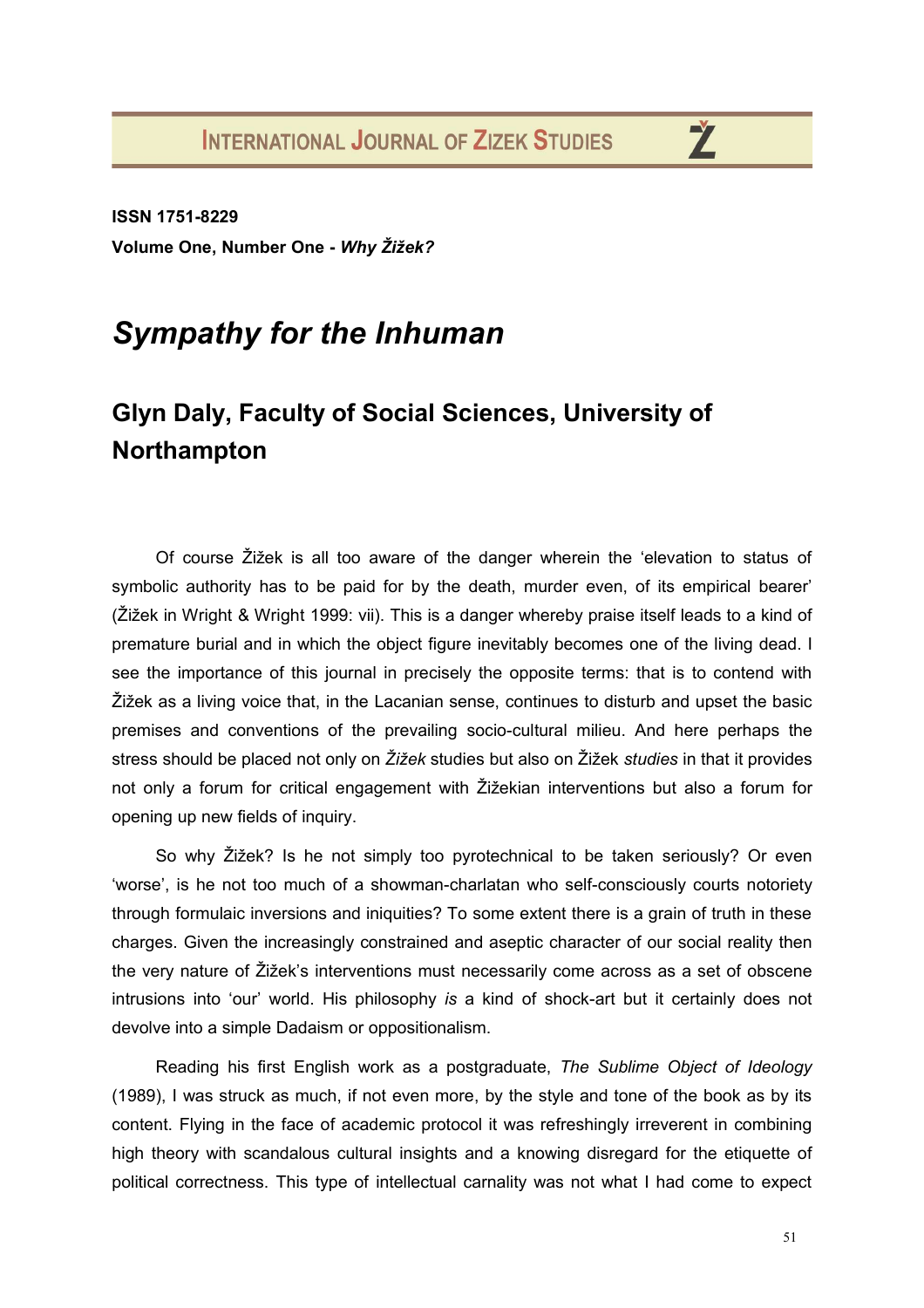from post-structuralism. But was Žižek a post-structuralist? In the preface to the book Ernesto Laclau implied that he shared broad affinity with this tradition and that any differences were of a relatively minor kind (viz. different emphases in the reading of Hegel). In the actual text, however, it was clear that Žižek was opposed to some of the central premises of post-structuralism. So while most of us were playing catch-up as far as poststructuralism and deconstruction were concerned, here was someone who was already presenting a set of basic challenges to the latter. The effect was rather unsettling.

To some extent the book caught an underlying mood of change in the late eighties/early nineties. Coinciding with the demolition of the Berlin Wall, the old political landscapes were shifting and re-forming in unpredictable ways. The New Right was largely in retreat and the official Left (New Labour, the various European 'Third Way' parties etc.) were beginning to forge an historic compromise based on the pragmatic ('ideology-free') management of global market capitalism. Yet the more critical forms of intellectual life had reached a certain impasse: while on the one hand there existed the rather passion-less theory of the postmoderns, on the other there was the somewhat theory-less passion of the traditional left. Žižek, by contrast, appeared to represent something different: a passionate theoretical engagement with philosophical and contemporary problems that provided a real sense of urgency. But the question remained as to exactly how different his type of approach was. Indeed Žižek's own stylistic innovations, though undeniably impressive, were sometimes counter-productive in creating a kind of wood-obscured-by-trees problem as far as the substance of his thought was concerned.

Initially I viewed Žižek as someone who had interesting things to say about the theory of ideology and identification (especially as regards the notion of the subject) but whose main contribution was largely in terms of supporting material to the type of primary perspective being developed by Laclau and Mouffe, and others, in respect of the themes of impossibility, negativity, antagonism and so on. Žižek represented the application of these themes to a wider field of cultural engagement. Brilliant as his analyses were they nonetheless appeared to me to be of a largely secondary, though important, order. For my doctorate at Manchester I was trying to develop an anti-economistic approach to the economy with reference to the now half-forgotten debates around the idea of disorganized capitalism. This was already an uphill struggle as, at the time, Manchester was an extremely conservative environment as regards theoretical inquiry ('a little theory goes a long way' as my supervisor used to say – repeatedly). In this context my use of Žižek was chiefly in terms of lending further credence to the idea that identities that could not be fixed at the level of the economy or anywhere else. And this seemed to fit with the idea that Žižek should be seen essentially as a post-structuralist-with-attitude: to be filed under 'interesting Lacanian variety'.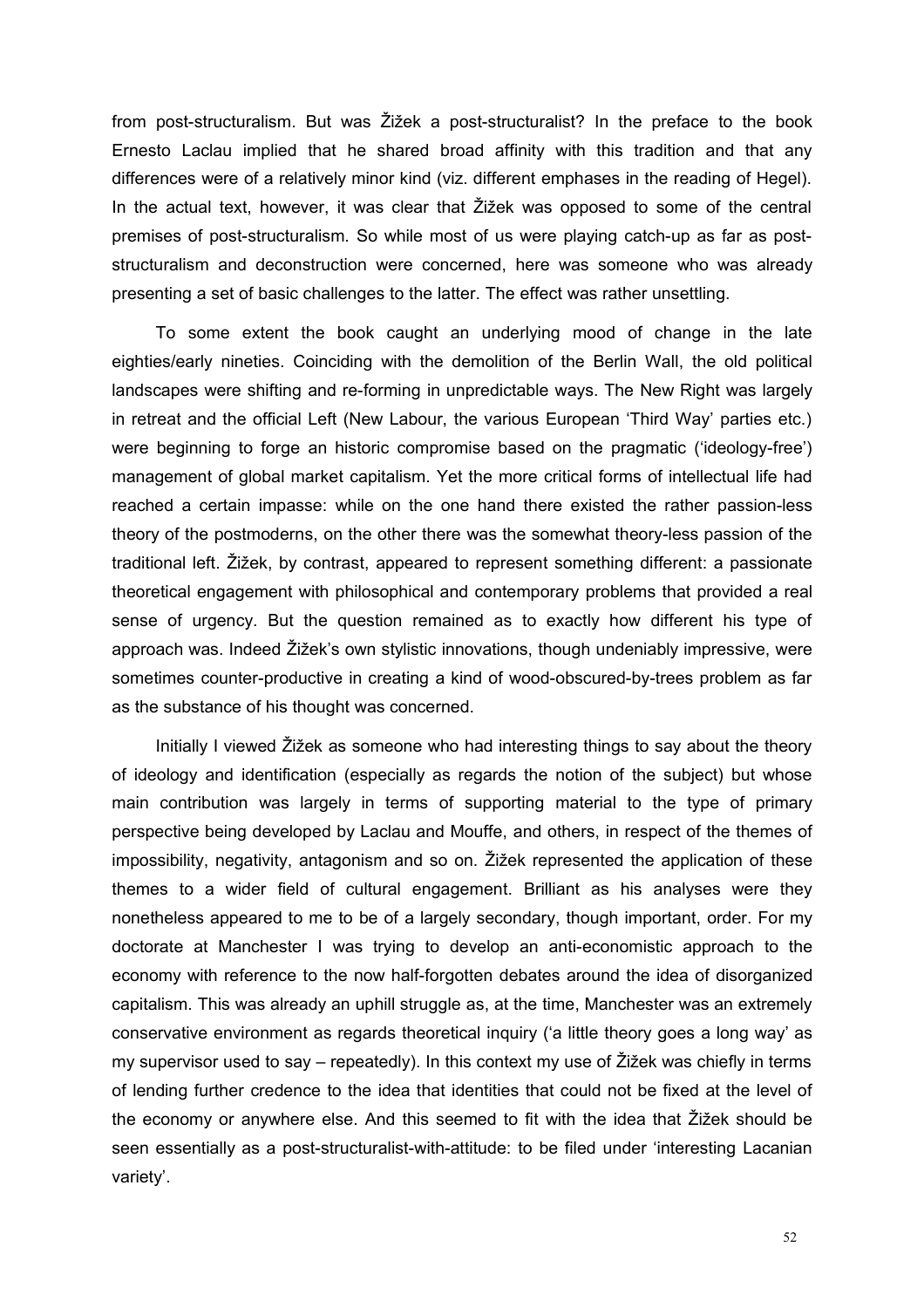In any case perhaps the *Sublime Object* was a one-hit-wonder and perhaps the rude Balkanite would simply fade away and leave us all in peace. The second volume, *For They Not What They Do* (1991), rather passed me by. I suspect that this was partly because I did not want to peer under the rather comfortable bed of postgraduate life that I had made for myself then, and partly because the submission of my thesis was imminent and I had no intention of undertaking any further theoretical revisions. The repeated Freudian failure to remember to pick up the new book also meant that I could stick with the idea that *The Sublime Object* was merely a spectacular and interesting display which like an electric storm was pleasing if looked at from a distance. It was not until the third volume, *Tarrying with the Negative* (1993), that the real force of Žižek's ideas began to hit home and to undermine the foundations of the general deconstructionist perspective that I had been putting together over some years. There was not anything like the same number of jokes or cultural ruminations. This was something 'serious' and to be taken seriously. Once the dust of his initial intrusion had settled down it was now clearer to see where he was coming from and the type of distinctive analytic engagement he was trying to develop as regards topics like nationalism and racism, the limits of discourse analysis, the role of enjoyment and so on. As far as the early postmarxist sponsorship was concerned (the first two of Žižek's books were published in Laclau and Mouffe's *Phronesis* series), this volume represented something of a souring of the honeymoon period and a growing divergence in theoretical and political direction.

In a rather unexpected twist on Marx's insight into the way in which ideas can take on a material force, this volume also impacted on me at a personal level: my enthusiastic reading of the latter precipitated the irrevocable breakdown of a long-standing relationship (there may have been other factors involved but let's not spoil the story). In particular it was the whole idea of *jouissance* – i.e. a perverse libidinal investment in, and satisfaction from, suffering and sacrifice – that became a T-bone of contention not only for my inamorata but for her entire retinue. In a more litigious society I might be inclined to sue Žižek for damages ('actual traumatic stress' or some such). But why was there such a toxic shock reaction to what was chiefly an academic interest? What real transgression had I committed? Of course there were the usual bromides concerning implicit (even complicit) betrayal: 'psychoanalysis is the acceptable face/theoretical endorsement of the repression of women' etc. Charges of this nature were relatively superficial and easy to counter. But, in the language of Yoda, there appeared to be a much deeper disturbance in the force of multi-culturalist political culture.

In the case of fascism what psychoanalysis reveals is an obscene enjoyment in the acts of sacrifice and duty vis-à-vis the state: the individual who submerges him/herself in the collective and foregoes personal pleasures in order to derive a deeper form of enjoyment.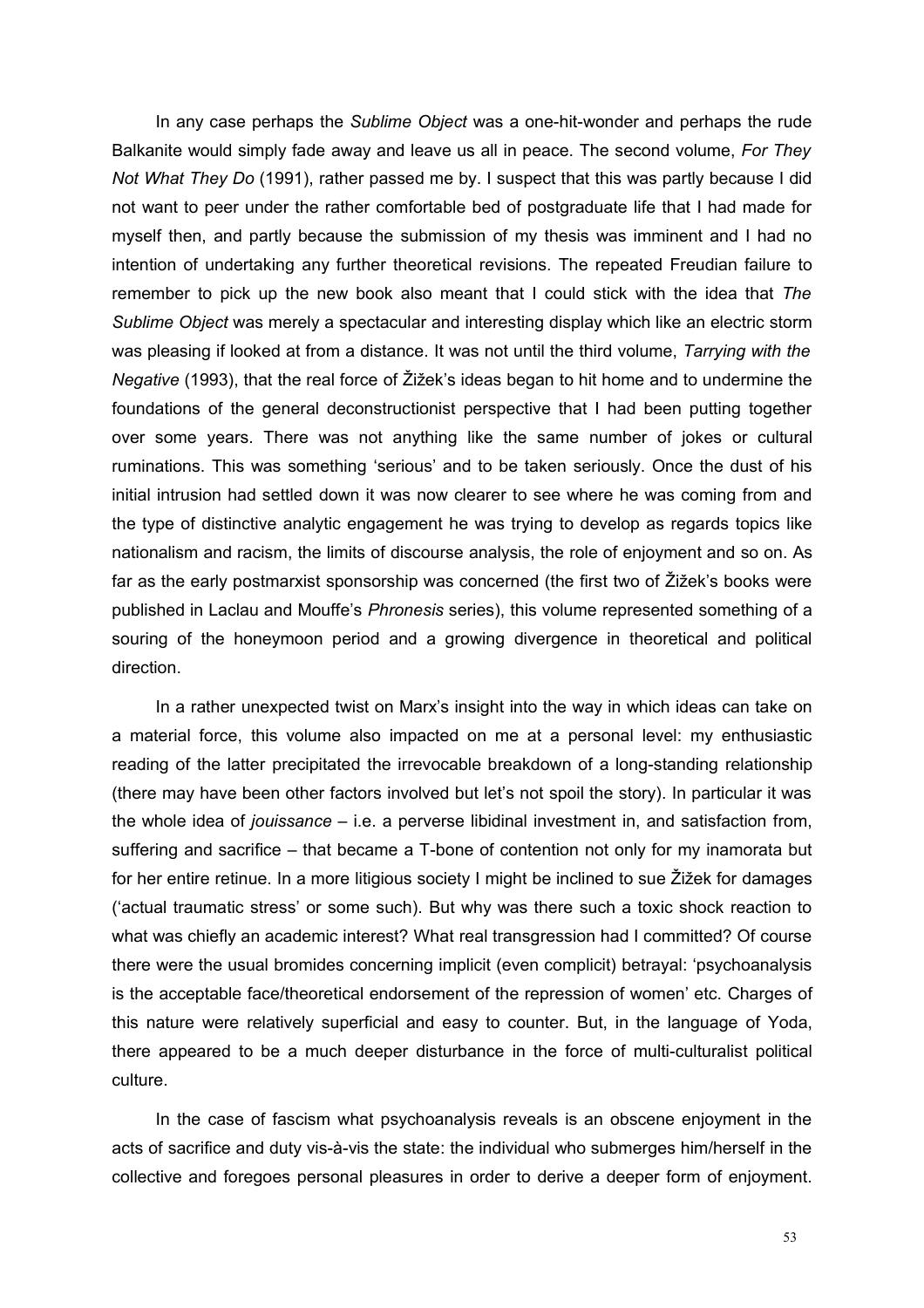With today's (Western) multi-culturalism we tend to get an inverted form of this process. Instead of becoming a functionary of the state, the typical multi-culturalist agent is someone who affirms themselves as a victim of the state in order to acquire the status of significant 'Other' – a paradigmatic clamour for distinctive being. The basis of this type of multiculturalist experience is precisely an enjoyment through victimhood; an enjoyment that must remain hidden, off-stage. So by even talking about these matters at a general level I was already moving towards an imaginary position where it would become possible to perceive and identify this obscene enjoyment. This was the unknowing transgression that secured my expulsion.

Along similar lines my innate gaucheness was responsible for further discomposure among some good friends in Helsinki. With some justification, Finnish culture prides itself on being out-looking and cosmopolitan (virtually everyone seems to have or to know someone who has connections with the United Nations and/or adjacent organisations). As if by illustration of this my friends told me about a couple who were in the process of adopting a baby from Colombia and that what was particularly good about this was that they were intending to keep the child in contact with its cultural roots. Not quite believing this I made some sort of tasteless comment about babies and Colombian coffee vouchers which did not go down very well. But there were two aspects that struck me particularly.

The first was the use of the idea of cultural roots as if it designated something authentic. In our postmodern times where all is masquerade, constructed and so on, this has a clear fantasmatic investment: 'we know very well that there is no such thing as an authentic identity but nonetheless we believe in it'. On the other hand this very authenticism serves simultaneously to underscore an essential distancing from the Other. Such identities should be preserved in this way precisely on the grounds that they cannot be like 'us'. This is what is fake about contemporary multi-culturalism. The privileged sites of the latter (and ultimately the US) are 'beyond' any simple ethnic determination and consequently can function as 'universal witness' to all cultures: its very openness results from a basic closure. Integral here is the fantasy regarding the Other's gaze: i.e. the fantasy of how the Other perceives 'us' as an inimitable optimum, tolerant, capable of benign expansion and accommodation but unique and elusive. Again this is a covert fantasy; one that should remain hidden especially in light of all the altruistic good that is being achieved through multi-culturalism

The second aspect concerns the way in which the fantasmatic shapes and conditions the political sphere. Thus the politically acceptable response to overseas adoption was an undertaking to secure what was viewed as culturally appropriate for the child (to do otherwise would be to commit the sin of cultural imperialism). In this political economy of left and right possibilities what is presupposed is that babies *can* be brought from Colombia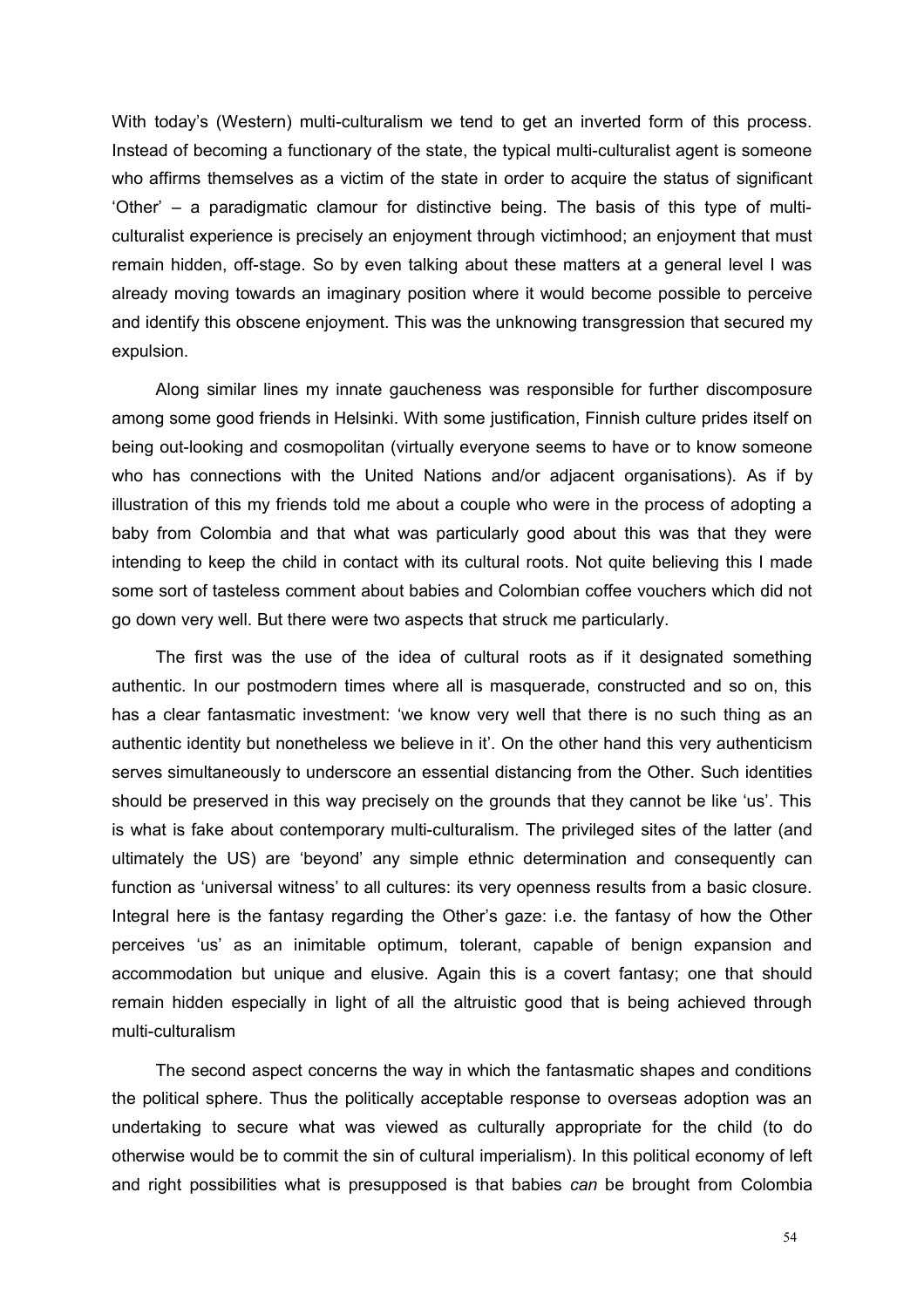(etc) to countries like Finland but certainly not the other way round. To speak of the conditions that make this possible – poverty, global imbalances of power and so on – becomes in itself vulgar and offensive. It is simply better not too mention these things where such a sensitive topic is concerned: we don't make the rules; we can only do the best that we can; it *is* sad that people may not be resourced to fully look after children but on the plus side we can find cumbia music, salsa, the texts of Garcia Marquez and so forth in countries like Finland (and Britain, France, Germany…). So what is disavowed is the marginalisation behind the marginalisation: cultural marginalization is a bad thing but let's not engage with, or even address, the global forms of social exclusion upon which today's cosmopolitanism secretly depends.

With multi-culturalism all is apparently open, permissive, differential, respectful (etc) and yet for all that it is something that relies even more deeply on a strict regime of taboo and prohibition. It relies, in other words, on a submerged world of codes and rules of political and socio-cultural encounter and if we do not implicitly accept the latter then we risk expulsion. In a way, the contemporary paradigm is one that obliges 'us' to be fetishists. On the one hand we are all *au fait* with contextuality and de-centredness and so on, but on the other we are compelled to take seriously the idea of socio-cultural authenticity in order to be able to participate fully in the symbolic order. This goes some way towards explaining a certain American paradox. While American society is highly diverse and secularized it is nonetheless supplemented by the more or less official taboo as regards atheism. America is, in this sense, Jehovah's Witness. It is charged with the task of bringing, in Bush's words, God's gift of democracy to the world. Thus it is not so much 'In God We Trust' (as the dollar motto has it), but rather that God trusts America as His/Her authentic agent on earth.

What I find so compelling in Žižek's work is his consistent demonstration of the ways in which the symbolic order tends to rely upon a set of implicit and guarded obscenities. In particular it is the way in which political practice is sustained by a libidinal economy of enjoyment, prohibition, tacit codes and so on. The same can also be said of the converse: that in the libidinal economy we can find an essential political functioning. And this is true in a quite literal sense of sexual drive and the pornographic. Here I differ somewhat with Kay (2003) and her interpretation of Žižek's discussion of a well known pornographic image: a 'spit roast' where a woman is on her back anonymously reduced to vagina, mouth and throat while two men, anonymously reduced to penises, are working on the aforementioned in a thoroughly impersonal way. Inverting Deleuze, Žižek uses this as an example of a representation of organs without bodies. While Kay finds this reference shocking she nonetheless sees it as acceptable insofar as it is 'performing theoretical work' (2003: 101). However I would argue that this needs to be looked at in more direct and literal terms as demonstrating the way in which the inhuman flows in and through us as a thoroughly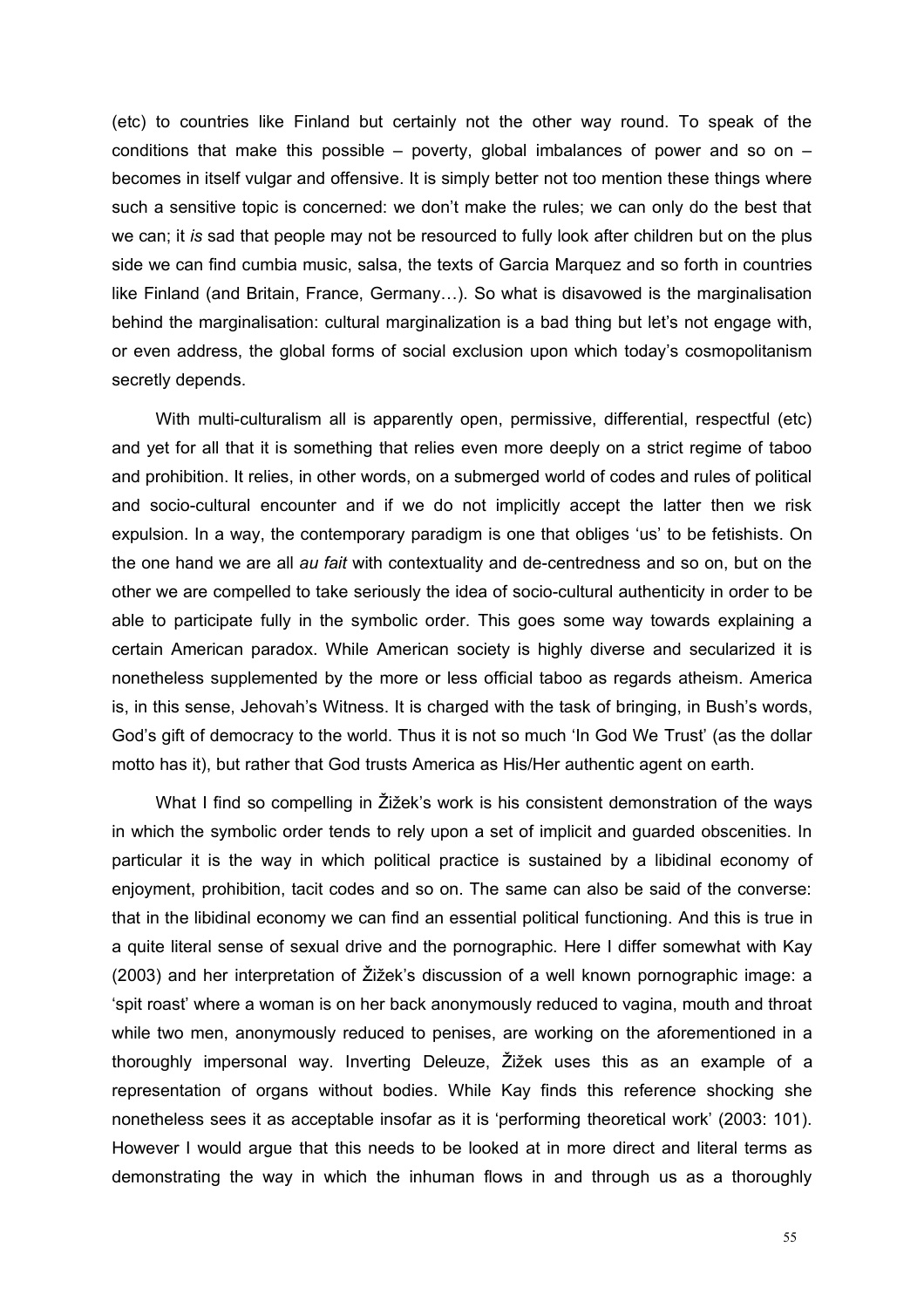inherent and untameable dimension. In this context, what the pornographic bears witness to is the traumatic fact that all bodies comprise (relatively) independent 'alien' organs – the minimal pulsations of life – that embody drive in excess of any symbolic unity or human holism. The very 'unnaturalness' of the image underscores the Lacanian insight that there is no sexual relationship (which is precisely why sex as sex occurs – otherwise it would simply be an empty biological process).

Yet if the sexual relationship is impossible it is precisely on this basis that we experience a certain relationship with impossibility as such. We touch and are touched by the inhuman in the act(s) of sex. In this direct and immediate sense we experience ourselves as creatures rooted in the impossible-Real. On this basis, improvising on the wellknown D. H. Lawrence aphorism, it is an experience of the impossible stepping through our loins. Through sexual encounter we simultaneously engage with the symbolic unity of the body (we 'make love') and with the organs that reflect an elementary existential autonomy beyond any such unity.

The human condition is one that reflects a traumatic irreconcilability between the body and its organs. At the same time this irreconcilability is also the very source of human freedom. It is this primordial alienation that allows for the radical transformation and recomposition of the body as a symbolic order (in different contexts/relationships we are different types of body). The pornographic speaks to a basic autonomy that is shattering of symbolic integrity and closure. In this precise sense we might say that the pornographic is the political. The intimate and the cosmic are interwoven in such a way that the alien excess functions as an inherent background (like dark matter) to what is in the symbolic order more than that order.

Here we see an inversion of the Durkheimian problematic. Whereas Durkheim saw the breakdown of organic solidarity as anomic – something to be avoided at all costs – this approach affirms the opposite: a fundamental solidarity with the anomic and indeed the inhuman. It is an approach based on the realization that the body politic is itself an artificial composite of capricious organs that can always re-form onto new possibilities and configurations. In today's attempts to construct a global body-politic the alien is feared and marginalized as so much pathological distortion, criminality, archaic residue (the 'clash of civilizations' etc.). In this context the cinematic representation of the visionary is rarely a hero/heroine and all too often a psychopath/terrorist. The alien aspect is further stifled through a constant bombardment of choices (press this number, click here etc) precisely as a way of closing down the possibilities of more radical forms of choosing and/or refusal. This is perfectly encapsulated in the famous monologue from *Trainspotting* delivered by the Ewan McGregor character Renton: